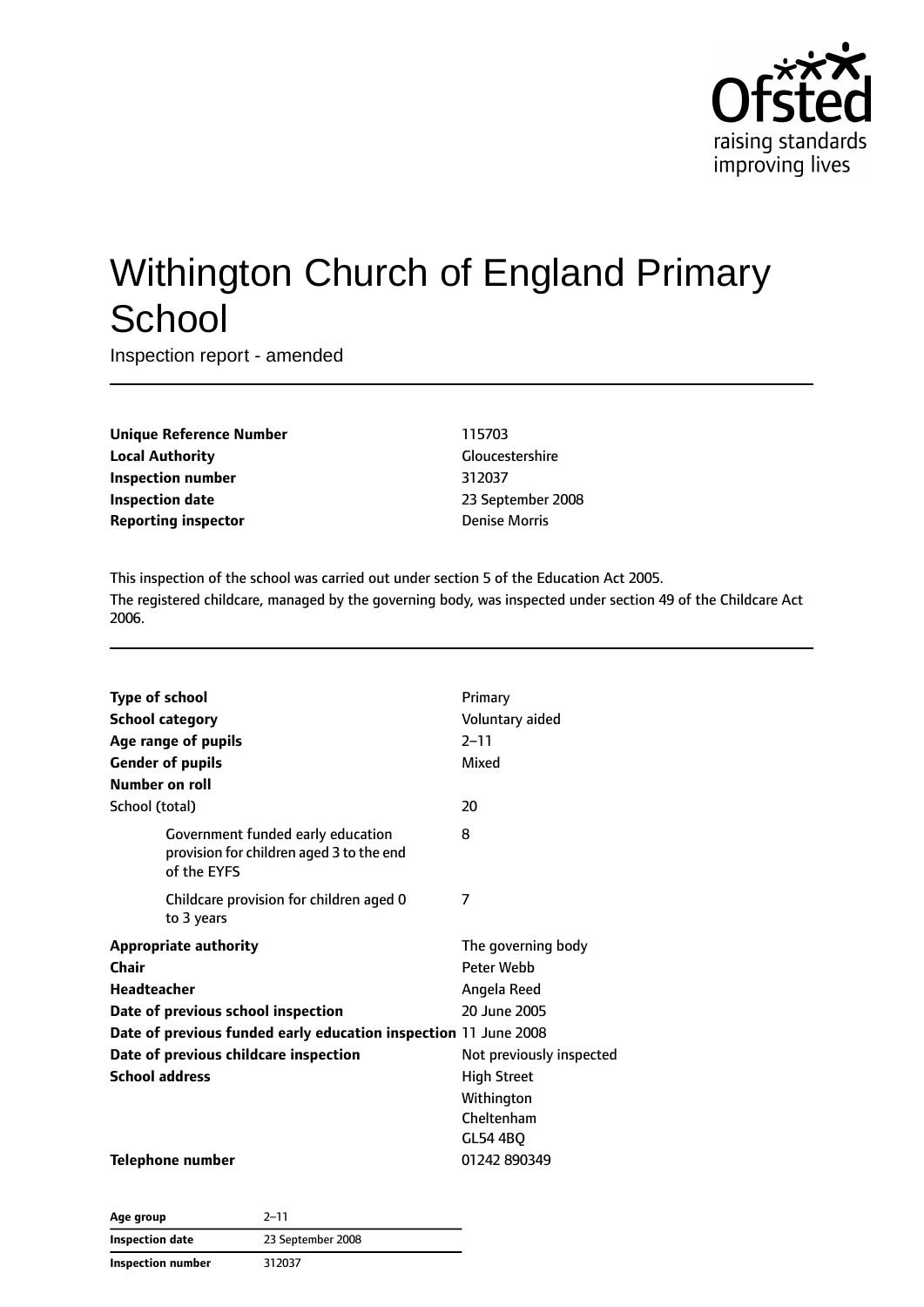| Age group                | $2 - 11$          |
|--------------------------|-------------------|
| Inspection date          | 23 September 2008 |
| <b>Inspection number</b> | 312037            |

 $\overline{\phantom{0}}$  $\overline{\phantom{0}}$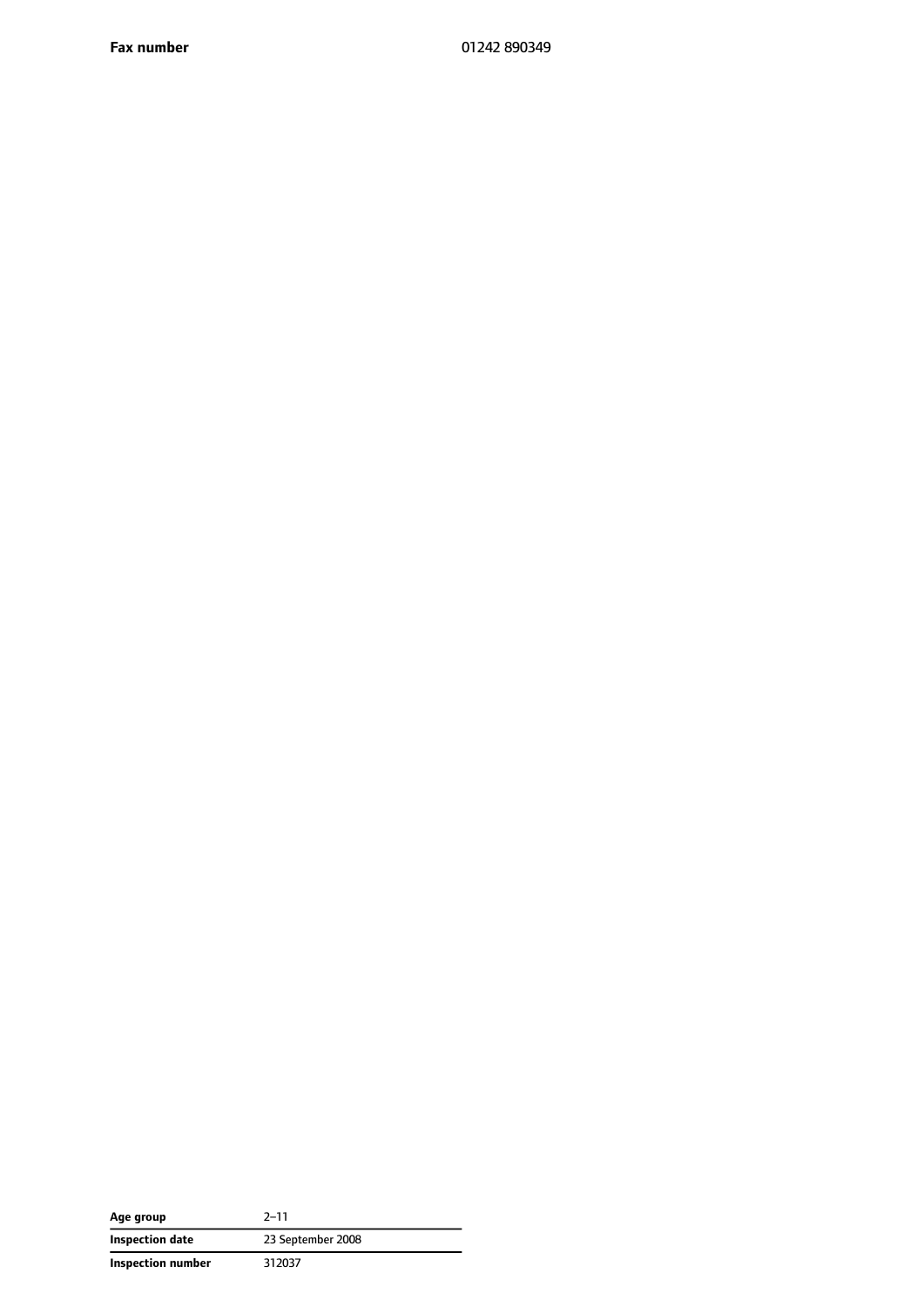### **Amended Report Addendum**

© Crown copyright 2008

#### Website: www.ofsted.gov.uk

This document may be reproduced in whole or in part for non-commercial educational purposes, provided that the information quoted is reproduced without adaptation and the source and date of publication are stated.

Further copies of this report are obtainable from the school. Under the Education Act 2005, the school must provide a copy of this report free of charge to certain categories of people. A charge not exceeding the full cost of reproduction may be made for any other copies supplied.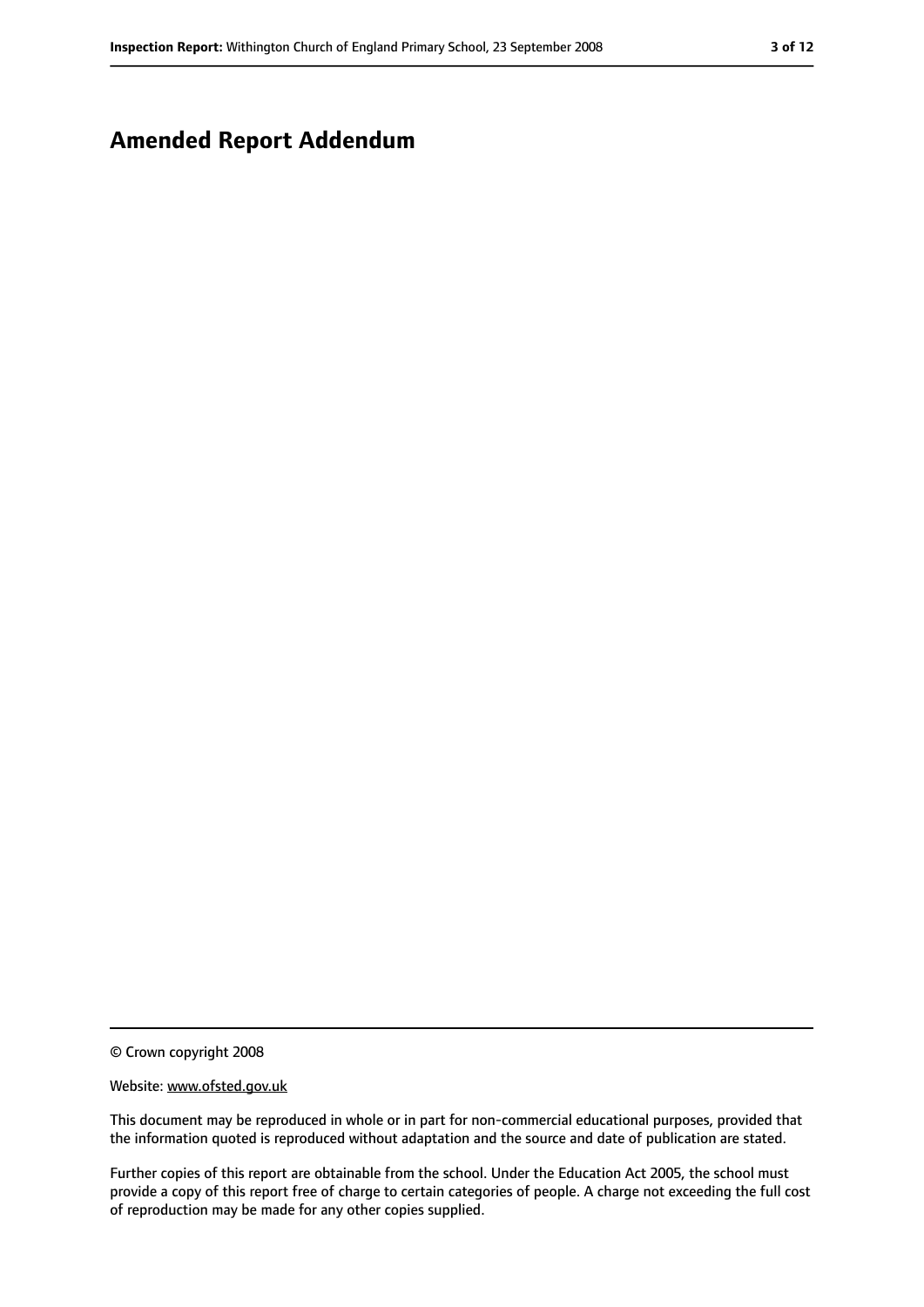### **Introduction**

The inspection was carried out by two Additional Inspectors.

#### **Description of the school**

This is a very small rural school in which year group numbers vary from none to five. All pupils have English as their first language. A large number of pupils enter the school other than at the normal starting times. The number with learning difficulties and/or disabilities is currently higher than average. There is Early Years Foundation Stage provision (EYFS). The on-site Pre-school is managed by the governing body, run by two qualified staff and occupies half of a large open plan room. The Reception children and Key Stage 1 class are taught in the other half.

#### **Key for inspection grades**

| Grade 1 | Outstanding  |
|---------|--------------|
| Grade 2 | Good         |
| Grade 3 | Satisfactory |
| Grade 4 | Inadequate   |
|         |              |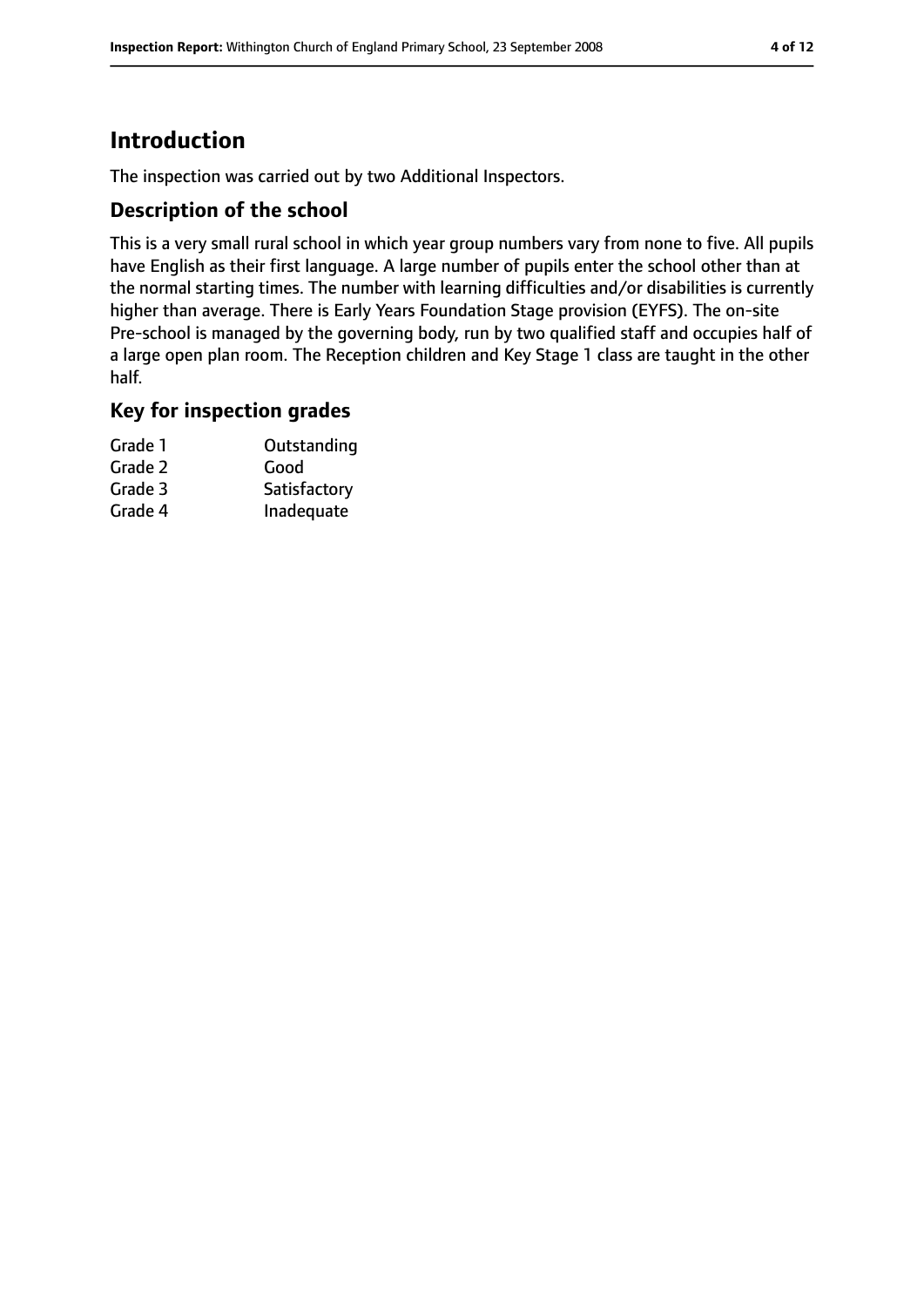### **Overall effectiveness of the school**

#### **Grade: 2**

This is a good school. It has some outstanding aspects. Its major strength is the excellent care, guidance and support that is provided for all pupils. This results in their outstanding personal development, behaviour, attitudes and enjoyment of school. The high quality of pastoral care produces a supportive and positive ethos in which pupils thrive. The family atmosphere and close-knit community is valued by pupils. 'I love this school because it is small and everybody gets a chance to do things like jobs, and be in the school teams,' is a comment written by a pupil and displayed on the entrance wall.

The school is well led and managed by the headteacher and governors. They have made some key improvements since the previous inspection. For example, the school accommodation has been completely remodelled and now provides a good learning environment with increased space and opportunities for small group work. Resources have improved and good new programmes to raise standards in phonics and mathematics and good new writing walls to improve writing skills have been introduced. These are beginning to have a positive impact on standards. Leaders keep pupils safe and secure. Parents are very happy with the quality of education and care that their children receive. 'I cannot recommend this school more highly,' wrote one parent; 'I am delighted with the support, flexibility and care provided.'

Standards are broadly average, although they vary significantly from year to year because of the very small year groups. Pupils enter Year 1 with a range of skills and knowledge. They achieve well from their starting points, as shown by the school's own comprehensive checking systems. These show overall good progress and some very good progress in reading. Standards by Year 6 are better in science and reading than in writing and mathematics.

Good teaching results in good learning in both classes. Relationships are strong in lessons, where a calm and harmonious atmosphere helps pupils to concentrate and enjoy learning. Pupils of all abilities do well but sometimes the pace of learning for the highest attaining pupils dips, resulting in a lack of challenge for those pupils. The good curriculum meets the needs and abilities of most pupils well. Some exciting additional clubs are very well attended and fully enhance learning. Good links with local schools and with the community help to prepare pupils well for their futures.

Management makes effective use of funding to improve provision and raise standards. There has been good improvement since the last inspection. Governors are rigorous in their monitoring and take their statutory role seriously. The school leadership is well placed to improve further.

### **Effectiveness of the Early Years Foundation Stage**

#### **Grade: 2**

Children are happy, settled and self-assured in this welcoming environment. Parents are delighted with the school. They commented on how well prepared for starting 'big school' their children were. Children really enjoy their activities. They are exceptionally well cared for, valued and respected. Consequently, they behave very well and, from the two-year-olds to the five-year-olds, respond enthusiastically to the stimulating and exciting curriculum. A wide variety of activities are carefully planned for the playgroup children and those in the Reception class. There is a good balance of adult-led and child-selected activities. However, independence in learning is currently restricted because children do not have free flow access owing to building work outside. Children make good progress in all six areas of learning. Standards are variable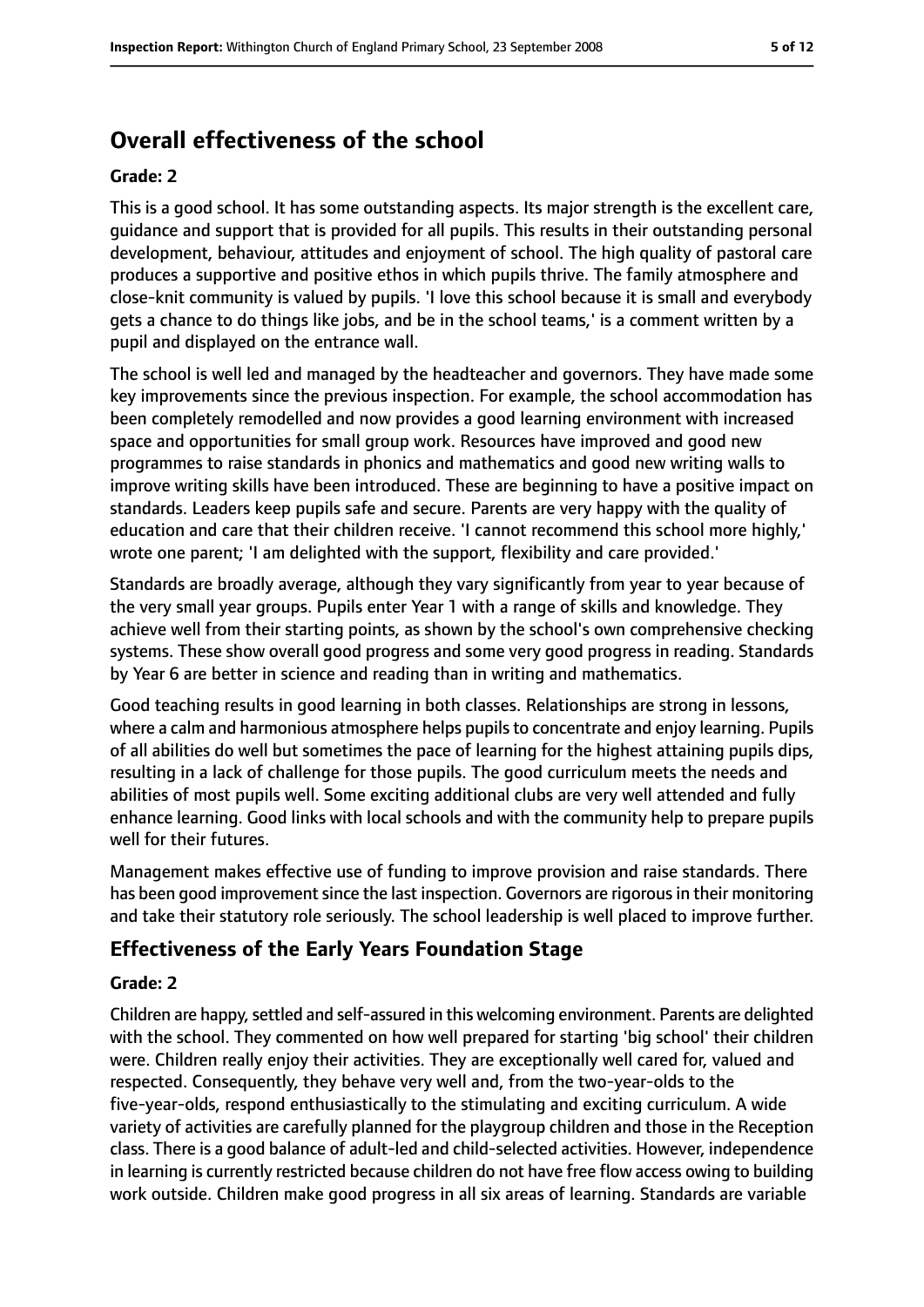from year to year and not all children reach the standards expected of them by the end of the EYFS, although some exceed them. Children have a good start to school life. They benefit from good new programmes for the learning of phonics and early literacy and numeracy skills.

The good provision is effectively led and managed. The outdoor area lacks a covered space where children can make independent choices all year round.

#### **What the school should do to improve further**

- Raise standards in writing and mathematics to match those in reading and science, by increasing the pace of learning in lessons, especially for the highest attaining pupils.
- Develop provision in EYFS for a covered outdoor play area so that children have more opportunities to explore the environment and develop their independence.

### **Achievement and standards**

#### **Grade: 2**

Most groups of learners, including those with learning difficulties and/or disabilities, make good progress during their time at the school. Occasionally, the highest attaining pupils do not achieve as well as they could because the pace of learning dips when questions do not extend or challenge their thinking. Pupils attain average standards by the time they leave Year 6. They attain better in reading and science than they do in writing and mathematics because good new programmes to improve writing skills and develop mental mathematics skills have not had time to impact on standards. Pupils know their targets and work hard to achieve them. They benefit from good support so that they achieve well, making overall good progress from their starting points. The number of pupils in each year group is very small and pupils' attainment varies significantly on entry to the school.

### **Personal development and well-being**

#### **Grade: 1**

Pupils say, 'It is really good here, like being in a big family I never want to leave.' Attendance is outstanding and reflects pupils' positive enjoyment. Pupils' good spiritual, moral, social and cultural development is shown in the way they deeply care for and respond sensitively to each other. They have an exceptional awareness of the needs of others. For example, they raise money for many different charities. Their growing awareness of and respect for other cultures and faiths different from their own is good. All pupils know the difference between right and wrong and are polite and considerate to each other and adults. They take responsibilities seriously, such as being a member of the School Council. Pupils glowed with pride when they reported the school was free from bullying. Pupils said the school was a safe place and there was always someone to turn to if they had a problem. Behaviour and attitudes are outstanding. Pupils have an excellent awareness of healthy lifestyles and eagerly take part in sporting activities after school. Their strong contribution to the village, parish church and local theatre group ensures they are well prepared for their futures.

### **Quality of provision**

### **Teaching and learning**

#### **Grade: 2**

Pupils make good progress as they move through the school because of good teaching and learning in both classes. Teachers know pupils well and relationships in lessons are particularly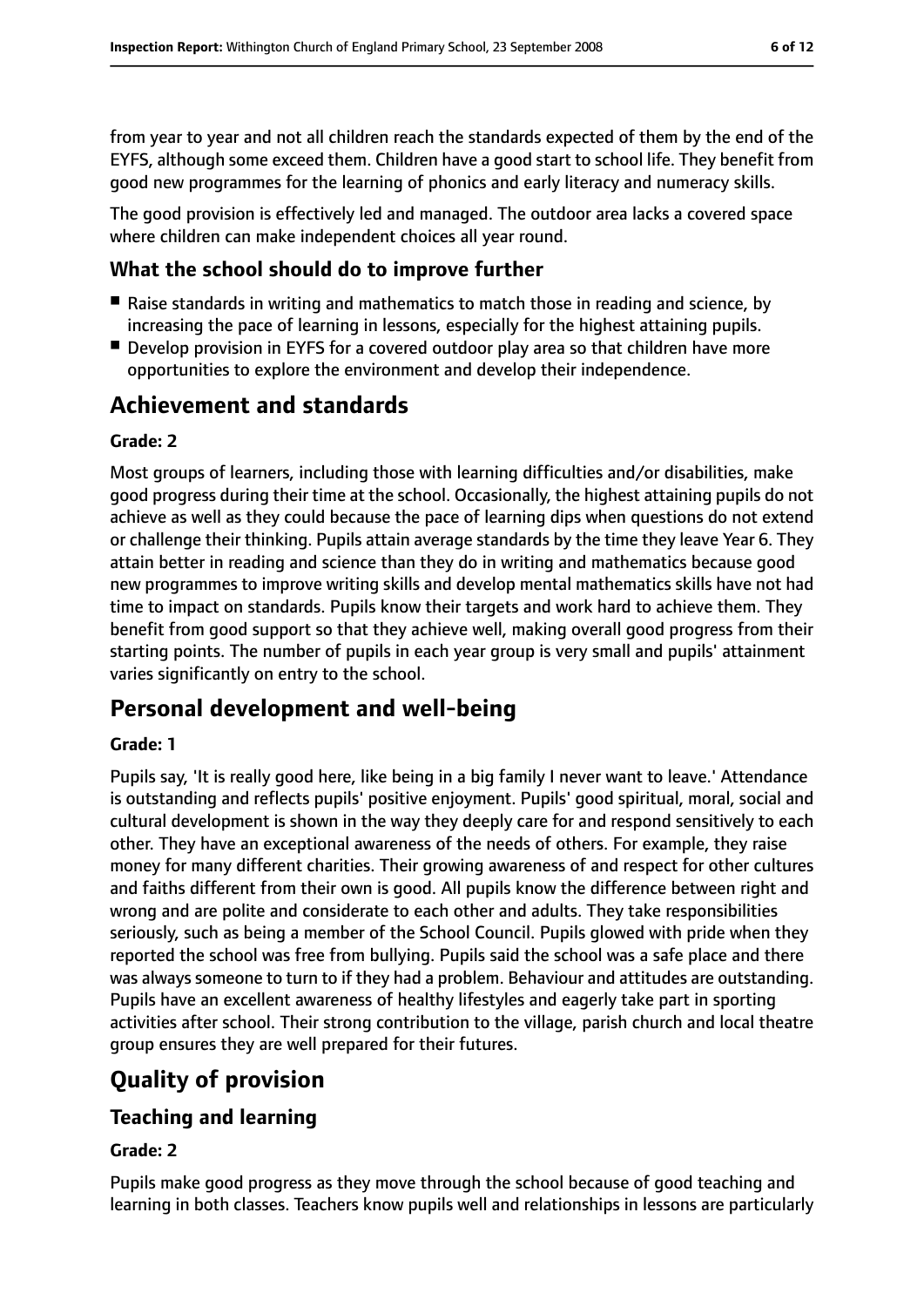strong. Day-to-day assessment is a strength, helping teachers to know what each pupil has learned in the lesson. Good use is made of resources, including computers and interactive whiteboards to support learning. Lessons are well managed, resulting in very positive behaviour by all pupils. Teaching assistants play a valuable role in supporting the learning of pupils with learning difficulties and/or disabilities. Tasks are linked closely to pupils' abilities and as a result, pupils enjoy their learning and most succeed. Just occasionally the pace of learning dips, particularly in mathematics, because questions do not challenge pupils, particularly those of higher attainment, well enough.

#### **Curriculum and other activities**

#### **Grade: 2**

Pupils across the school benefit from a good range of activities that meet the needs of most pupils well. Statutory requirements are met and there are many exciting additional activities to enhance learning. After-school clubs are very well attended and pupils say they enjoy them. Provision for literacy, numeracy, and information and communication technology is good, ensuring that pupils are well prepared for the next stage of their education. Provision for pupils with learning difficulties and/or disabilities is a strength, and work and support is closely tailored to their individual needs. Through the close links with the Church pupils have good opportunities to contribute to the community and develop personal skills. Personal, social and health education is a strength, resulting in excellent attitudes to learning. Provision to prepare pupils for life in multicultural Britain is satisfactory but links with schools in other parts of the country or overseas to enhance understanding are limited.

### **Care, guidance and support**

#### **Grade: 1**

This is a family school. Parents and carers rightly have confidence in the high quality care provided. It is outstanding and at the heart of the school's work. The school believes that all children matter, as evidenced in their work. Clear guidance for behaviour and zero tolerance of any antisocial behaviour is in place. Safeguarding and child protection arrangements are robust. If needed, adult help is well targeted to support pupils with learning or behavioural difficulties or emotional needs. Effective partnerships exist with a wide range of external agencies that benefit pupils' learning and well-being.

Systematic checking of pupils' progress helps the school plan good levels of support. Staff are confident that they know where the children are on their learning journey at all times. Pupils know their targets and how they are going to improve in their learning. The regular and effective meetings between staff and outside agencies support pupils' progress well. Teacher's marking is good. It gives pupils clear guidance as to how they can improve or what they have to do to reach their personal targets.

### **Leadership and management**

#### **Grade: 2**

The headteacher has a clear sense of purpose and is dedicated to raising standards and improving achievement. As a result, good new strategies to improve standards in mathematics, phonics and spelling have been introduced and some good writing walls. These are just beginning to have a positive impact. Leaders strive to ensure equality of opportunity and have made a good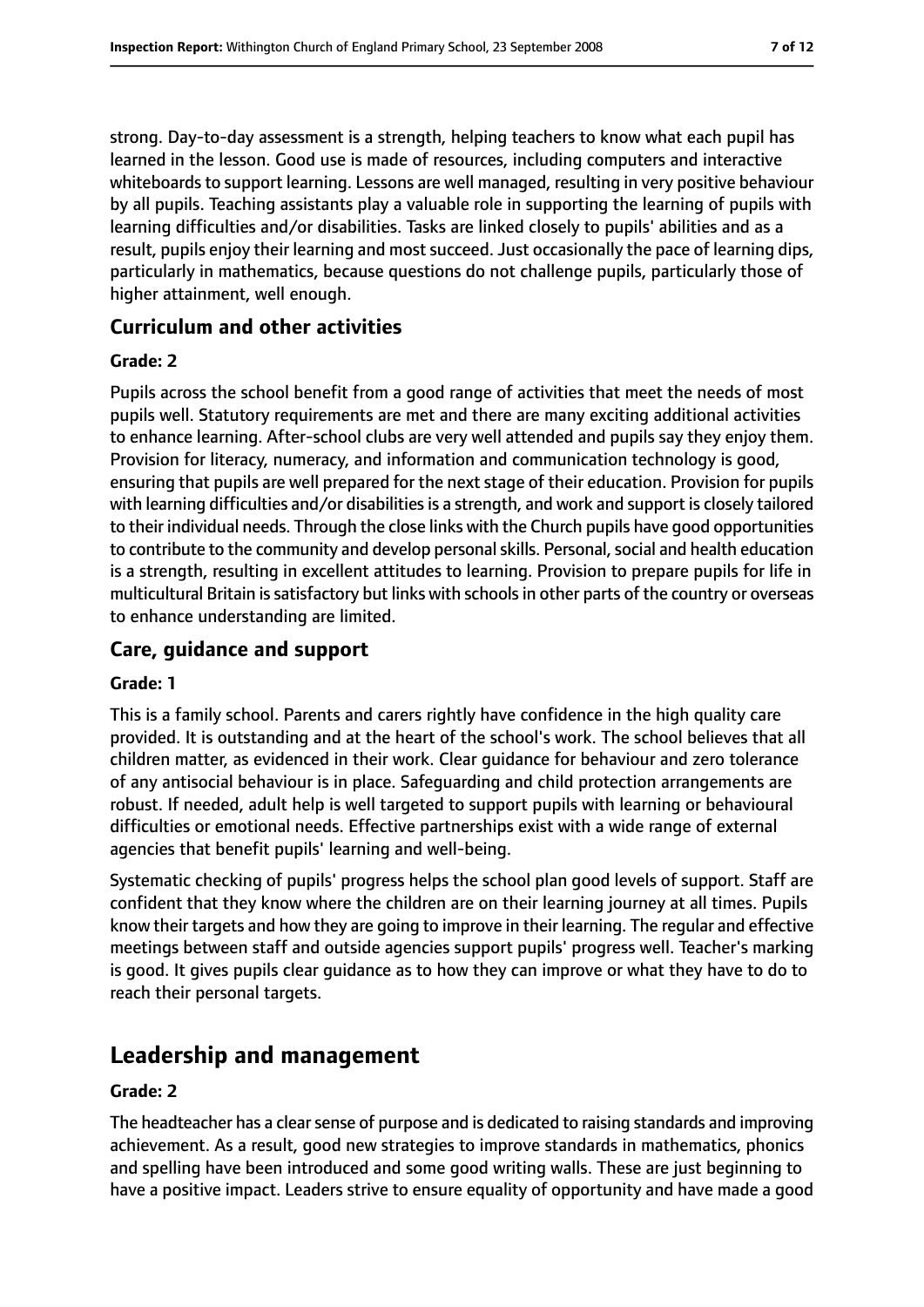start towards the development of community cohesion. Staff are committed to improvement and the good team approach is recognised by parents, who are extremely supportive of the school's work. Effective self-evaluation, shared by staff and governors, ensures that the whole-school community knows its own strengths and weaknesses. This has led to good improvement since the last inspection. Work to improve the accommodation is almost complete and is having a beneficial effect on most aspects of school life. Plans are in place to develop an outdoor covered area for the youngest children but as yet this has not been completed, resulting in a lack of opportunities for outdoor play for this age group. Leaders are diligent in ensuring that the school is a safe and secure place. Governors are helpful and supportive and regularly hold the school to account for its results and decisions.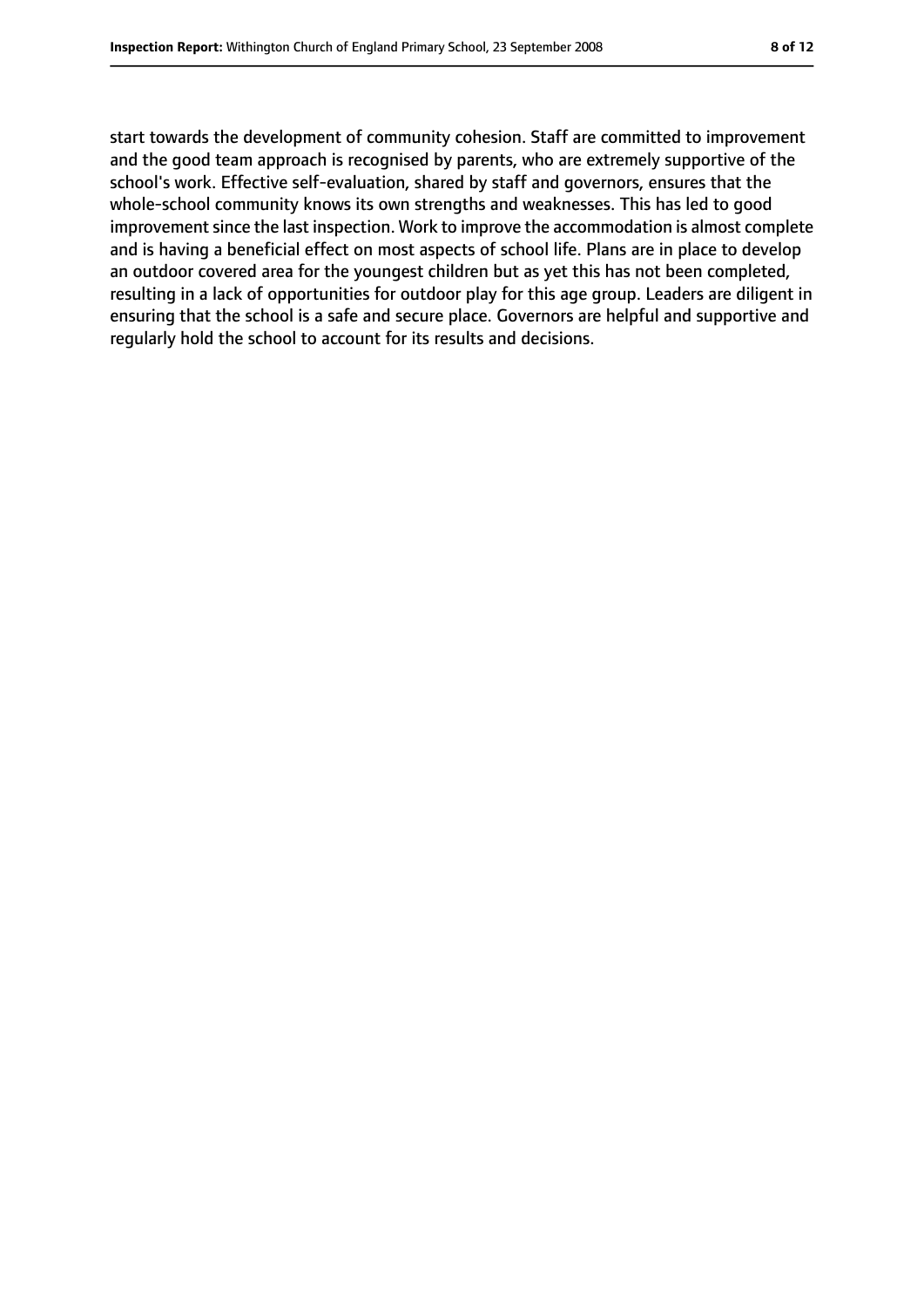**Any complaints about the inspection or the report should be made following the procedures set out in the guidance 'Complaints about school inspection', which is available from Ofsted's website: www.ofsted.gov.uk.**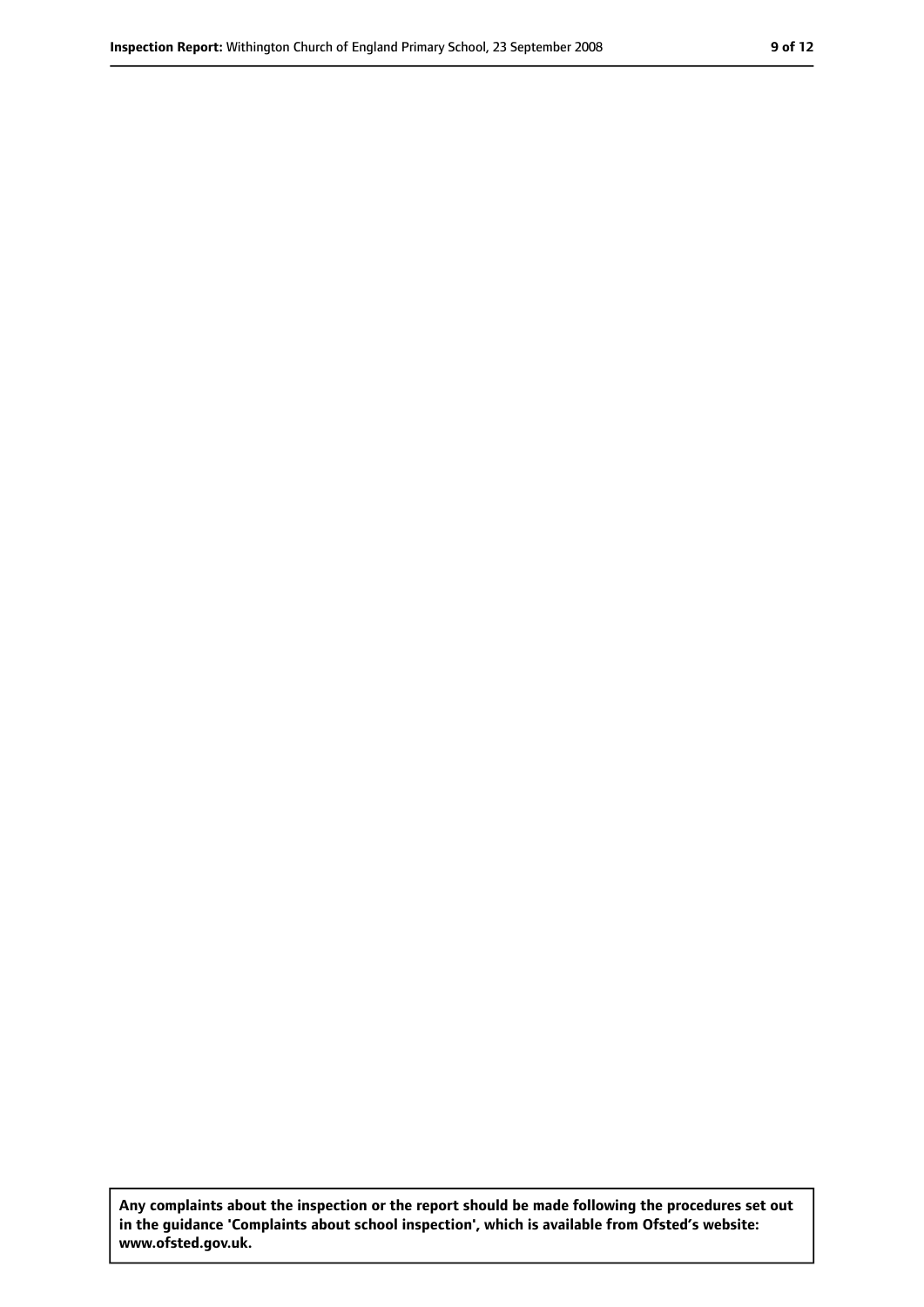### **Inspection judgements**

| \ Key to judgements: grade 1 is outstanding, grade 2 good, grade 3 satisfactory, and | <b>School</b>  |
|--------------------------------------------------------------------------------------|----------------|
| arade 4 inadequate                                                                   | <b>Overall</b> |

#### **Overall effectiveness**

| How effective, efficient and inclusive is the provision of<br>education, integrated care and any extended services in meeting the<br>needs of learners? |     |
|---------------------------------------------------------------------------------------------------------------------------------------------------------|-----|
| Effective steps have been taken to promote improvement since the last<br>inspection                                                                     | Yes |
| How well does the school work in partnership with others to promote learners'<br>well being?                                                            |     |
| The capacity to make any necessary improvements                                                                                                         |     |

### **Effectiveness of the Early Years Foundation Stage**

| How effective is the provision in meeting the needs of children in the<br><b>EYFS?</b>       |  |
|----------------------------------------------------------------------------------------------|--|
| How well do children in the EYFS achieve?                                                    |  |
| How good are the overall personal development and well-being of the children<br>in the EYFS? |  |
| How effectively are children in the EYFS helped to learn and develop?                        |  |
| How effectively is the welfare of children in the EYFS promoted?                             |  |
| How effectively is provision in the EYFS led and managed?                                    |  |

### **Achievement and standards**

| How well do learners achieve?                                                                               |  |
|-------------------------------------------------------------------------------------------------------------|--|
| The standards <sup>1</sup> reached by learners                                                              |  |
| How well learners make progress, taking account of any significant variations<br>between groups of learners |  |
| How well learners with learning difficulties and/or disabilities make progress                              |  |

<sup>&</sup>lt;sup>1</sup>Grade 1 - Exceptionally and consistently high; Grade 2 - Generally above average with none significantly below average; Grade 3 - Broadly average to below average; Grade 4 - Exceptionally

low.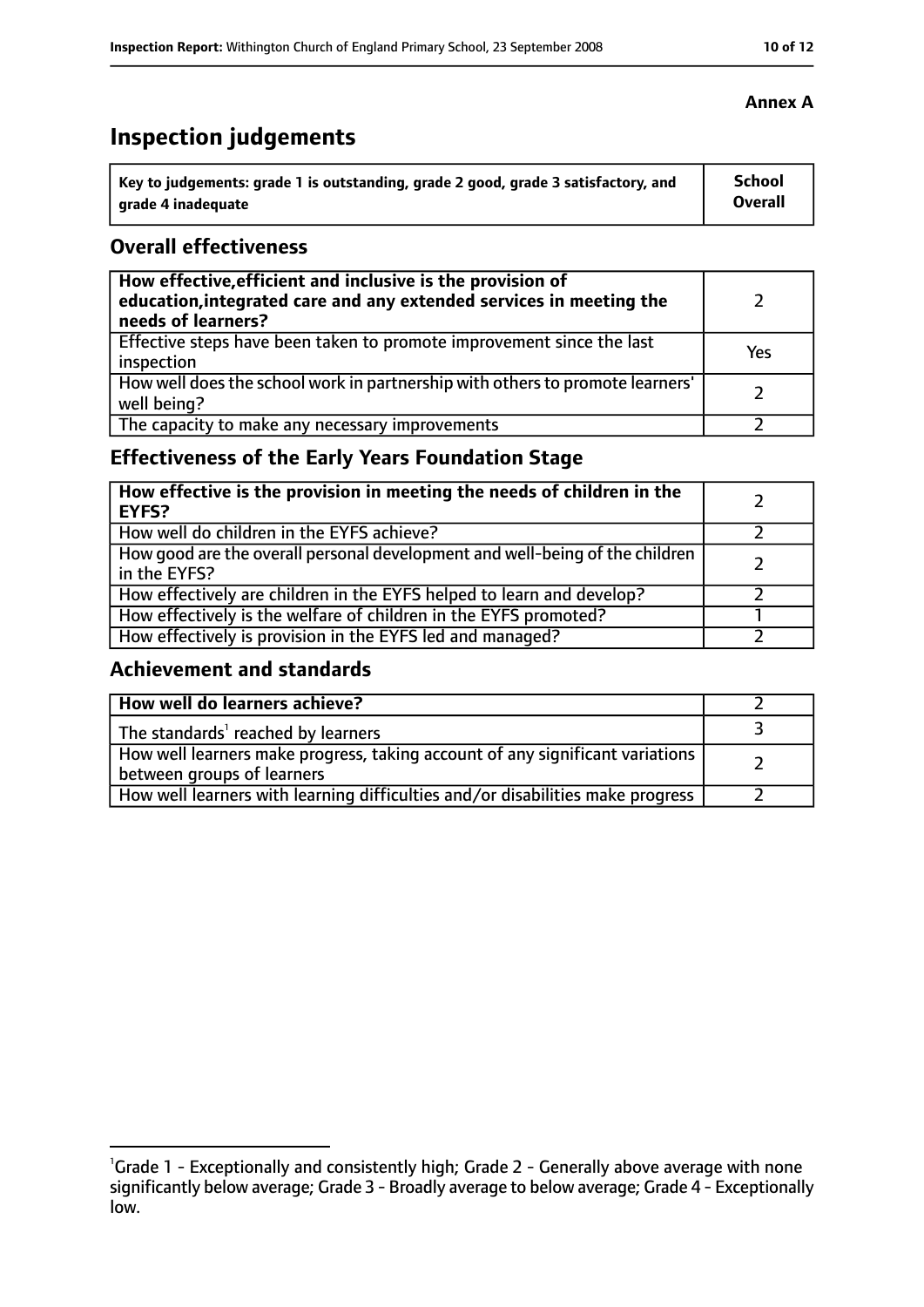### **Personal development and well-being**

| How good are the overall personal development and well-being of the<br>learners?                                 |  |
|------------------------------------------------------------------------------------------------------------------|--|
| The extent of learners' spiritual, moral, social and cultural development                                        |  |
| The extent to which learners adopt healthy lifestyles                                                            |  |
| The extent to which learners adopt safe practices                                                                |  |
| The extent to which learners enjoy their education                                                               |  |
| The attendance of learners                                                                                       |  |
| The behaviour of learners                                                                                        |  |
| The extent to which learners make a positive contribution to the community                                       |  |
| How well learners develop workplace and other skills that will contribute to<br>their future economic well-being |  |

## **The quality of provision**

| How effective are teaching and learning in meeting the full range of<br>learners' needs?              |  |
|-------------------------------------------------------------------------------------------------------|--|
| How well do the curriculum and other activities meet the range of needs and<br>interests of learners? |  |
| How well are learners cared for, quided and supported?                                                |  |

### **Leadership and management**

| How effective are leadership and management in raising achievement<br>and supporting all learners?                                              |           |
|-------------------------------------------------------------------------------------------------------------------------------------------------|-----------|
| How effectively leaders and managers at all levels set clear direction leading<br>to improvement and promote high quality of care and education |           |
| How effectively leaders and managers use challenging targets to raise standards                                                                 |           |
| The effectiveness of the school's self-evaluation                                                                                               |           |
| How well equality of opportunity is promoted and discrimination eliminated                                                                      |           |
| How well does the school contribute to community cohesion?                                                                                      |           |
| How effectively and efficiently resources, including staff, are deployed to<br>achieve value for money                                          |           |
| The extent to which governors and other supervisory boards discharge their<br>responsibilities                                                  |           |
| Do procedures for safequarding learners meet current government<br>requirements?                                                                | Yes       |
| Does this school require special measures?                                                                                                      | No        |
| Does this school require a notice to improve?                                                                                                   | <b>No</b> |